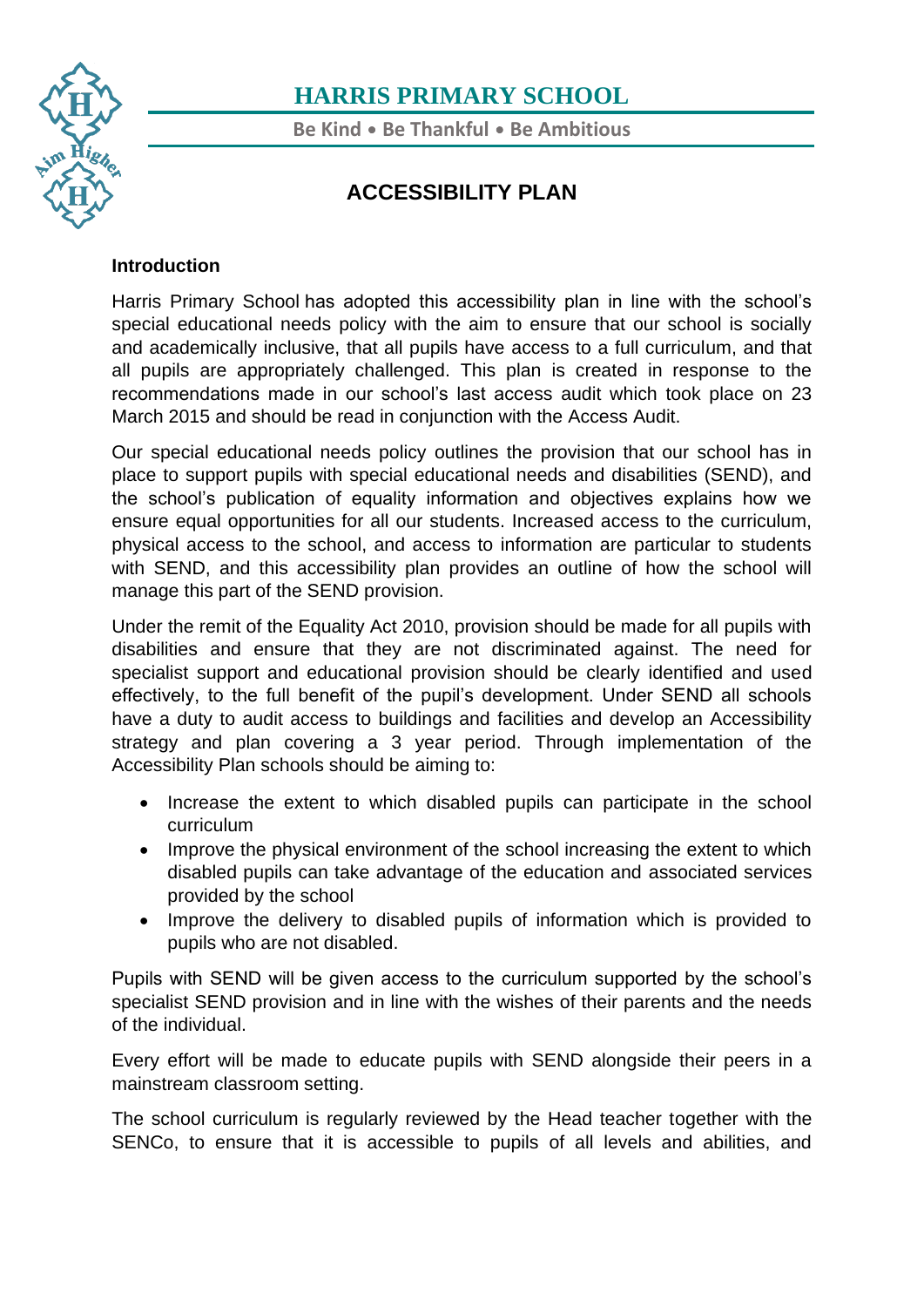**Be Kind** • **Be Thankful** • **Be Ambitious**

[sup](https://www.harris.lancs.sch.uk/)ports the learning and progress of all pupils as individuals. This includes learning outside the classroom.

It is our aim to ensure that all resources and SEND provisions are being used effectively and efficiently within the school setting in order to support the taught [curr](https://www.harris.lancs.sch.uk/contact-details/)iculum and enable pupils to reach their full potential. The school does this by:

- keeping staff fully informed of the special educational needs of any pupils in their charge including sharing progress reports, medical reports and teacher feedback
- providing regular training and learning opportunities for staff in all departments on the subject of SEND and SEND teaching; school staff should be up to date with teaching methods that will aid the progress of all pupils including those with SEND
- making use of all class facilities and space
- using in-class provisions and support effectively to ensure that the curriculum is differentiated where necessary
- making sure that individual or group tuition is available where it is felt that pupils would benefit from this provision
- any decision to provide group teaching outside the classroom will involve the SENCO in providing a rationale and focus on flexible teaching. Parents will be made aware of any circumstances in which changes have been made
- setting appropriate individual targets that motivate pupils to do their best, and celebrating achievements at all levels
- listening to pupils' views and taking them into account in all aspects of school life.

#### **2. Sensory and physical needs**

The school has some of the following adaptations in place to meet sensory and physical needs and those not yet present are being planned for the future:

- appropriate seating, acoustic conditioning and lighting
- adaptations to the physical environment of the school
- adaptations to school policies and procedures
- access to alternative or augmented forms of communication
- provision of tactile and kinaesthetic materials
- access to low vision aids
- access to specialist aids, equipment or furniture
- regular and frequent access to specialist support

#### **3. Reasonable adjustments**

The school will also make reasonable adjustments for individual students who need extra provision than that which is already in place to make sure that all students are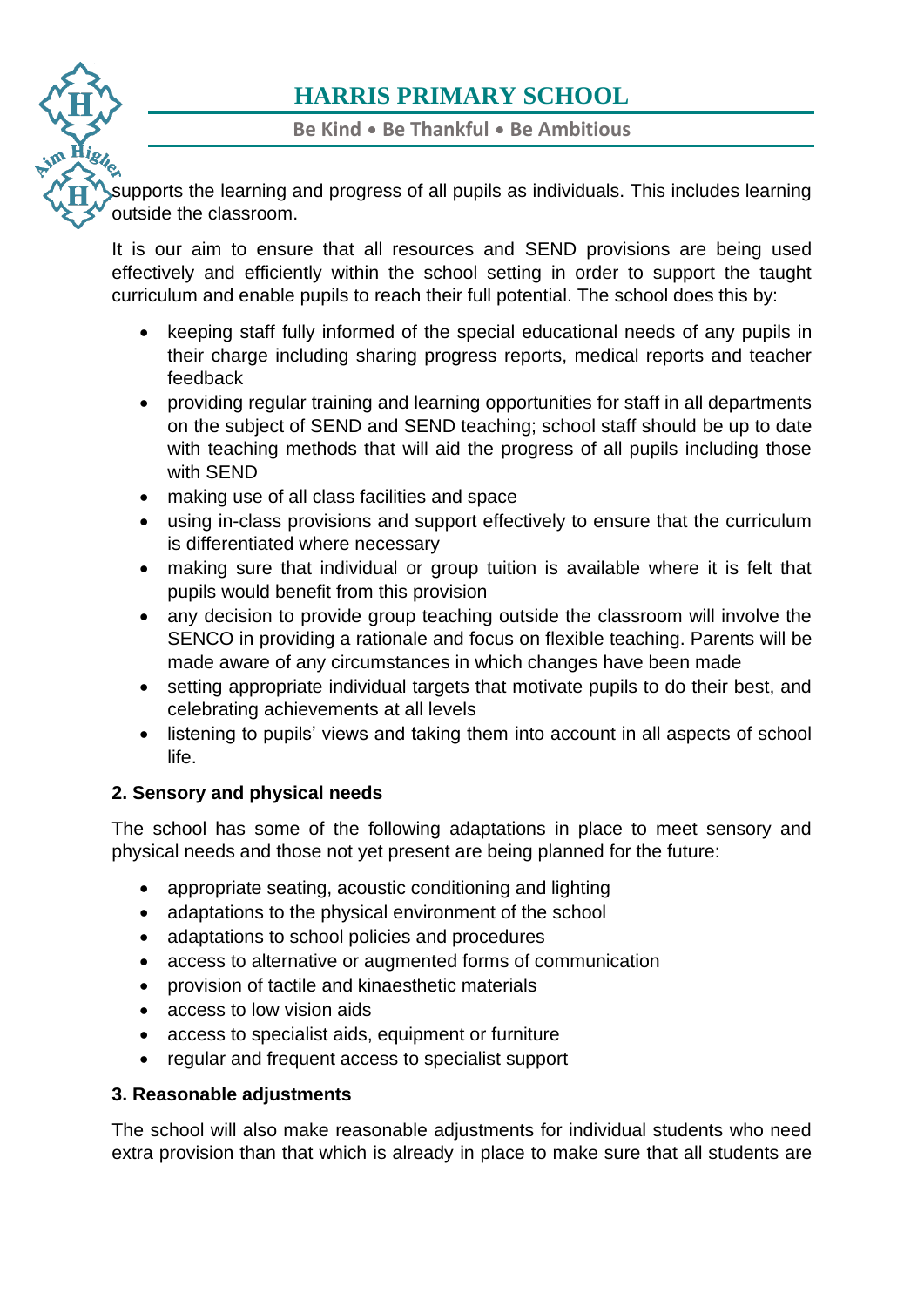**Be Kind** • **Be Thankful** • **Be Ambitious**

[invo](https://www.harris.lancs.sch.uk/)lved in every aspect of school life, and that all barriers to learning are removed. These may fall under the following headings:

#### **The building and grounds:**

- audio-visual fire alarms
- assistance with quiding

#### **Teaching and learning:**

- a piece of equipment
- extra staff assistance
- an electronic or manual note-taking service
- readers for pupils with visual impairments

#### **Methods of communication:**

- a piece of equipment
- the provision of a sign language interpreter, lip-speaker or deaf-blind communicator
- induction loop or infrared broadcast system
- videophones
- readers for pupils with visual impairments.
- This accessibility plan will be evaluated every 3 years to monitor its effectiveness and ensure that it covers all areas of accessibility that are needed in the school

| <b>Reviewed by: Miss Brown</b>    |                                   |
|-----------------------------------|-----------------------------------|
| <b>Reviewed: September 2021</b>   |                                   |
| Date of next Review: January 2021 |                                   |
| <b>Signed by</b>                  |                                   |
| <b>Head</b><br>Date:              | Teacher: ________________________ |
| <b>SENDCO:</b>                    | Date: <u>___________________</u>  |
| Governor                          | Date:                             |
|                                   |                                   |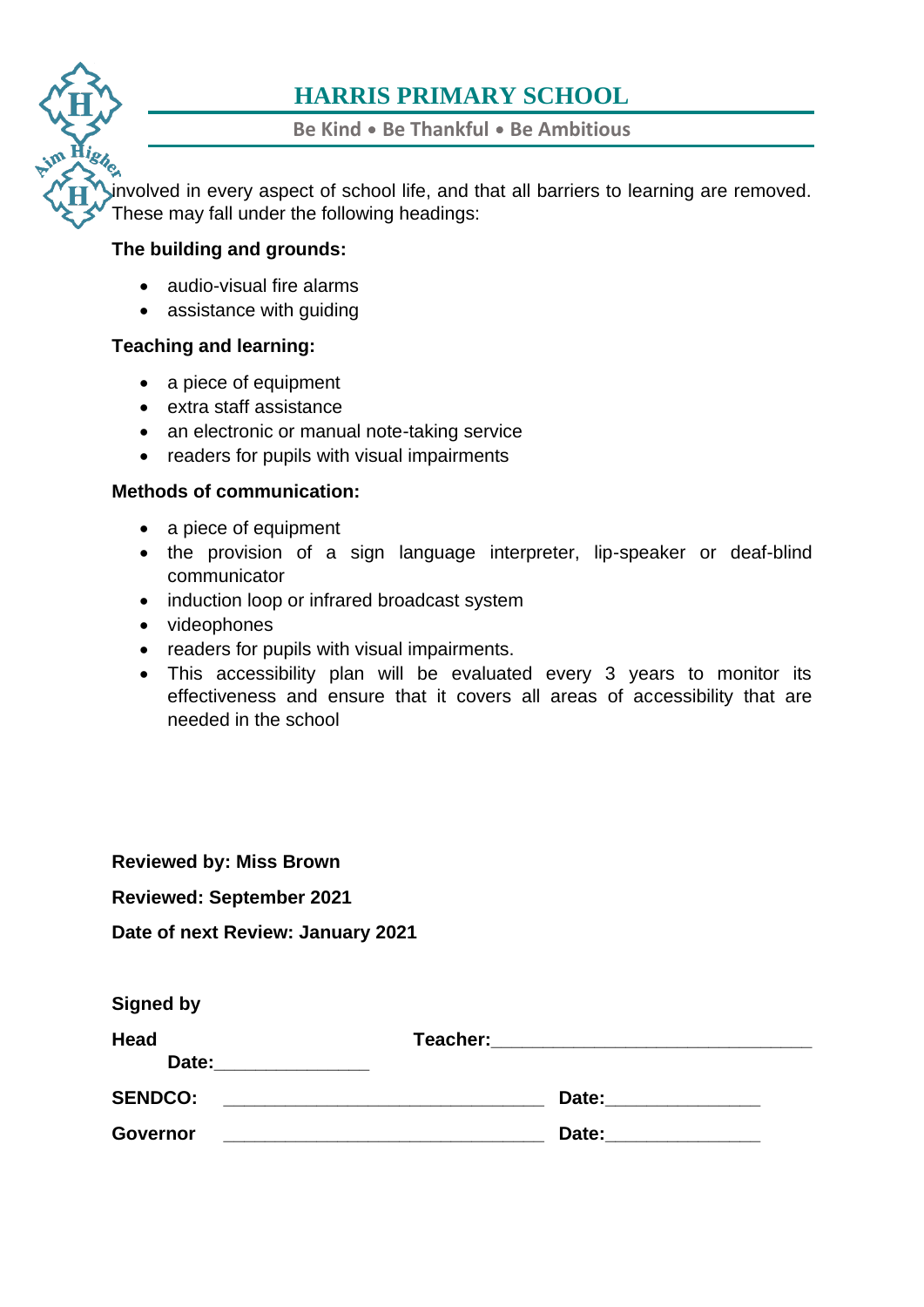**Be Kind** • **Be Thankful** • **Be Ambitious**

#### **[Prio](https://www.harris.lancs.sch.uk/)rity Ratings**

#### **Priority A:**

Where there are potential health and safety risks or where failure to implement [cha](https://www.harris.lancs.sch.uk/contact-details/)nges would be highly likely to attract legal implications. Immediate action is recommended to put changes into effect.

#### **Priority B:**

Where action is recommended within the short term to alleviate an access problem or make improvements that will have a considerable impact.

#### **Priority C:**

Where action is recommended within 12 - 24 months to improve access.

#### **Priority D:**

Where the recommendation involves excessive costs or should be implemented as part of a long-term plan.

#### **KEYS FOR COSTS**

Budget costs have been included in the form of bands.

**N - None M - Minimal OG - Ongoing Maintenance ST - Structural Change**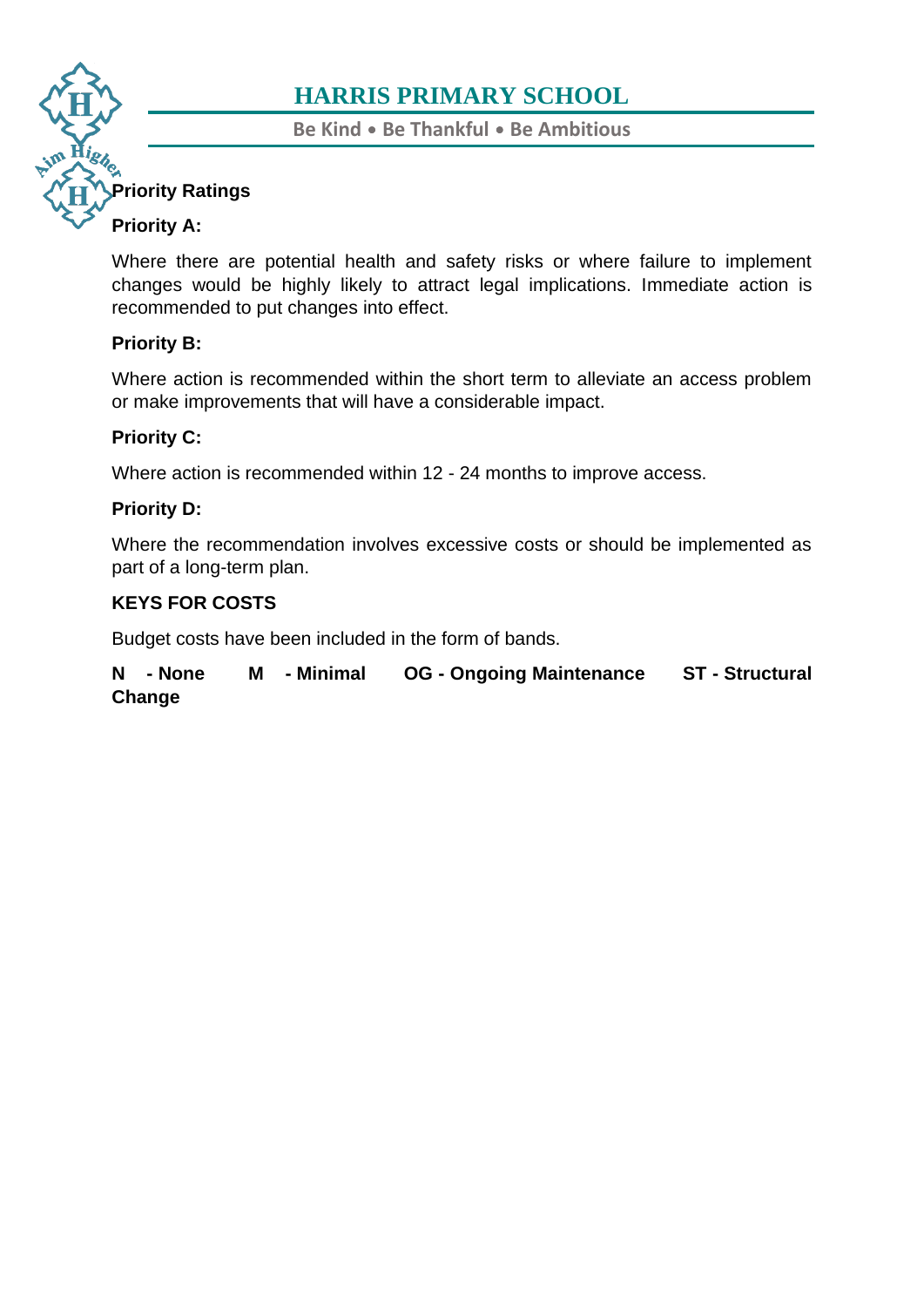**Be Kind** • **Be Thankful** • **Be Ambitious**

# im Highen **[Acc](https://www.harris.lancs.sch.uk/)essibility Plan for Harris Primary School - March 2018**

| <b>Item</b>             | <b>Areas</b>                   | <b>Recommendation</b>                                                                                                                                                                                                                                                                     | <b>Priority</b><br>A      | <b>Priority</b><br>Β | <b>Priority</b><br>C | <b>Keys</b><br>for<br><b>costs</b> | <b>Target</b><br>date | <b>Date</b><br><b>Achieved</b> |
|-------------------------|--------------------------------|-------------------------------------------------------------------------------------------------------------------------------------------------------------------------------------------------------------------------------------------------------------------------------------------|---------------------------|----------------------|----------------------|------------------------------------|-----------------------|--------------------------------|
| $\mathbf 1$             | <b>Car Park</b>                | <b>Maintain signage</b><br>which direct<br>pedestrians away<br>from car park<br>and to safe<br>entrance.                                                                                                                                                                                  | $\mathsf{X}$              |                      |                      | Μ                                  | <b>OG</b>             |                                |
| $\overline{2}$          |                                | <b>Maintain signage</b><br>for disabled bay<br>in car park.                                                                                                                                                                                                                               |                           | $\mathbf{x}$         |                      | M                                  | <b>OG</b>             |                                |
| $\mathbf{3}$            | <b>Outside</b><br><b>Ramps</b> | <b>Ensure that</b><br>outside ramps<br>are clearly<br>marked with<br>yellow paint                                                                                                                                                                                                         |                           |                      | X                    | M                                  | <b>OG</b>             |                                |
| $\overline{\mathbf{4}}$ |                                | <b>Ensure that the</b><br>ramps are kept<br>clear of grit and<br>gravel which<br>could present a<br>trip hazard and<br>that the surfaces<br>are kept in good<br>condition.                                                                                                                | $\mathsf{X}$              |                      |                      | N                                  | <b>OG</b>             | <b>OG</b>                      |
| 5                       |                                | <b>Remove</b><br>obstructions on<br>ramps.                                                                                                                                                                                                                                                | X                         |                      |                      | N                                  | <b>OG</b>             | <b>OG</b>                      |
| $6\phantom{1}6$         | <b>Entrances</b>               | <b>Check the door</b><br>closures<br>regularly and<br>alter accordingly.<br><b>Because manual</b><br>door closers are<br>fitted to most of<br>the entrance<br>doors, make sure<br>these are<br>adjusted to<br>provide the<br>minimum force<br>necessary to<br>open or close the<br>doors. | $\boldsymbol{\mathsf{X}}$ |                      |                      | N                                  | <b>OG</b>             | <b>OG</b>                      |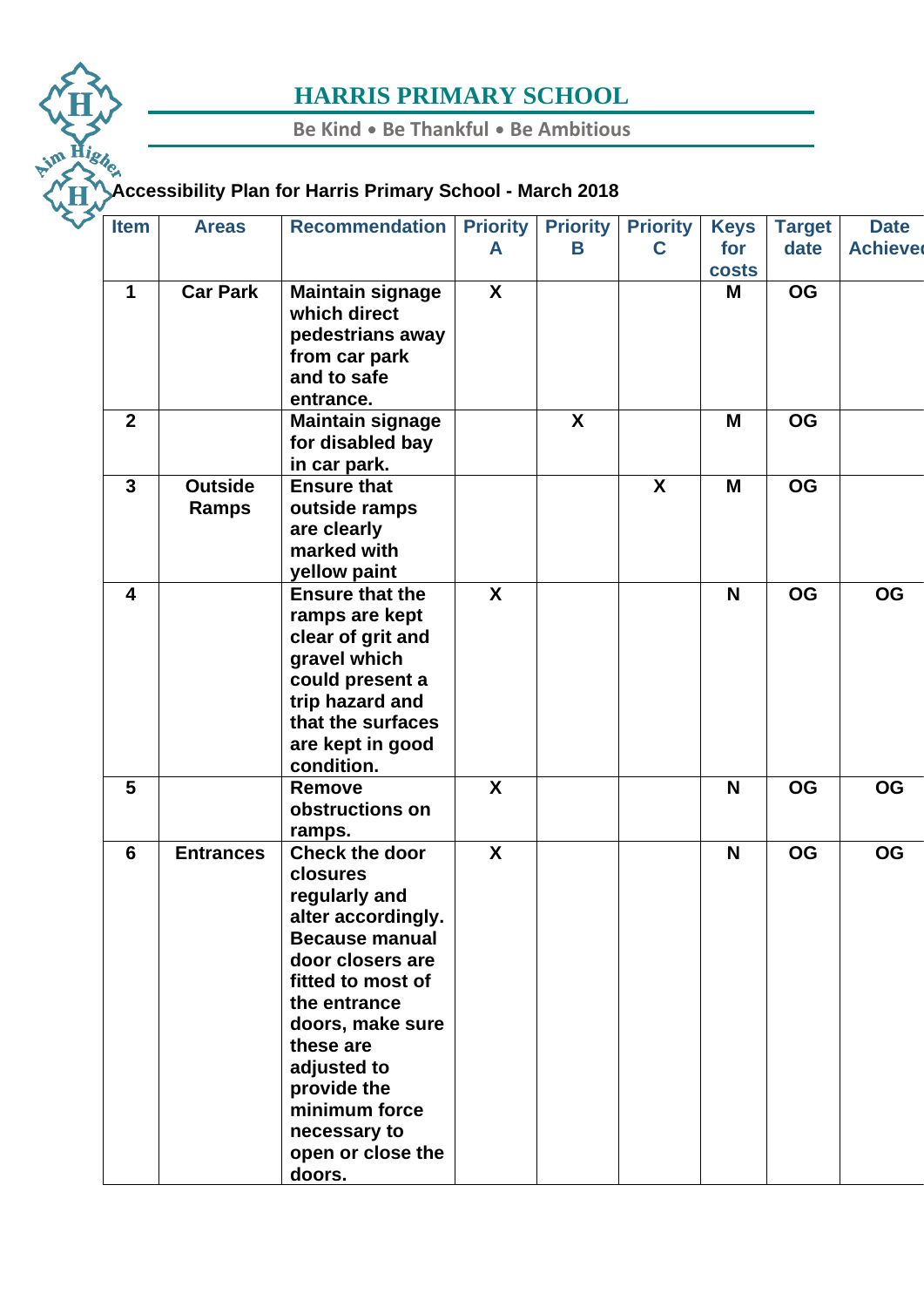

**Be Kind** • **Be Thankful** • **Be Ambitious**

|  |    |                                       | Supply a chair<br>with arms if<br>needed.                                                                                                                                                    | X            |              |              | N         | <b>OG</b> | <b>OG</b> |
|--|----|---------------------------------------|----------------------------------------------------------------------------------------------------------------------------------------------------------------------------------------------|--------------|--------------|--------------|-----------|-----------|-----------|
|  | 8  | Lobby and<br><b>Reception</b><br>area | Purchase a<br>portable<br>induction loop<br>for the use of<br>hearing impaired<br>visitors/parents<br>and display the<br>sign.                                                               |              | $\mathsf{X}$ |              | M         | 2019      |           |
|  | 9  |                                       | <b>Ensure that</b><br>missing bulbs<br>and fluorescent<br>tubes are<br>replaced as soon<br>as possible.                                                                                      | $\mathsf{X}$ |              |              | M         | <b>OG</b> | <b>OG</b> |
|  | 10 |                                       | <b>Ensure that</b><br>corridors are<br>kept clear and<br>circulation routes<br>should be kept<br>clear of<br>obstructions,<br>such as sports<br>equipment,<br>deliveries, and<br>stationery. | $\mathsf{X}$ |              |              | N         | <b>OG</b> | <b>OG</b> |
|  | 11 | <b>General</b><br><b>Classrooms</b>   | The long term<br>plan should be<br>that acoustic<br>ceilings are<br>installed to all<br>classrooms as<br>part of their<br>refurbishment.                                                     |              |              | X            | <b>ST</b> | <b>OG</b> | <b>OG</b> |
|  | 12 |                                       | Plan to provide<br>accessible<br>parking in close<br>proximity to the<br>sports areas on<br>an ad hoc basis                                                                                  |              |              | $\mathbf{x}$ | N         | <b>OG</b> | <b>OG</b> |
|  | 13 |                                       | Some of the<br>signage is in<br>upper case and<br>should be<br>replaced with                                                                                                                 |              | X            |              | Μ         | <b>OG</b> | <b>OG</b> |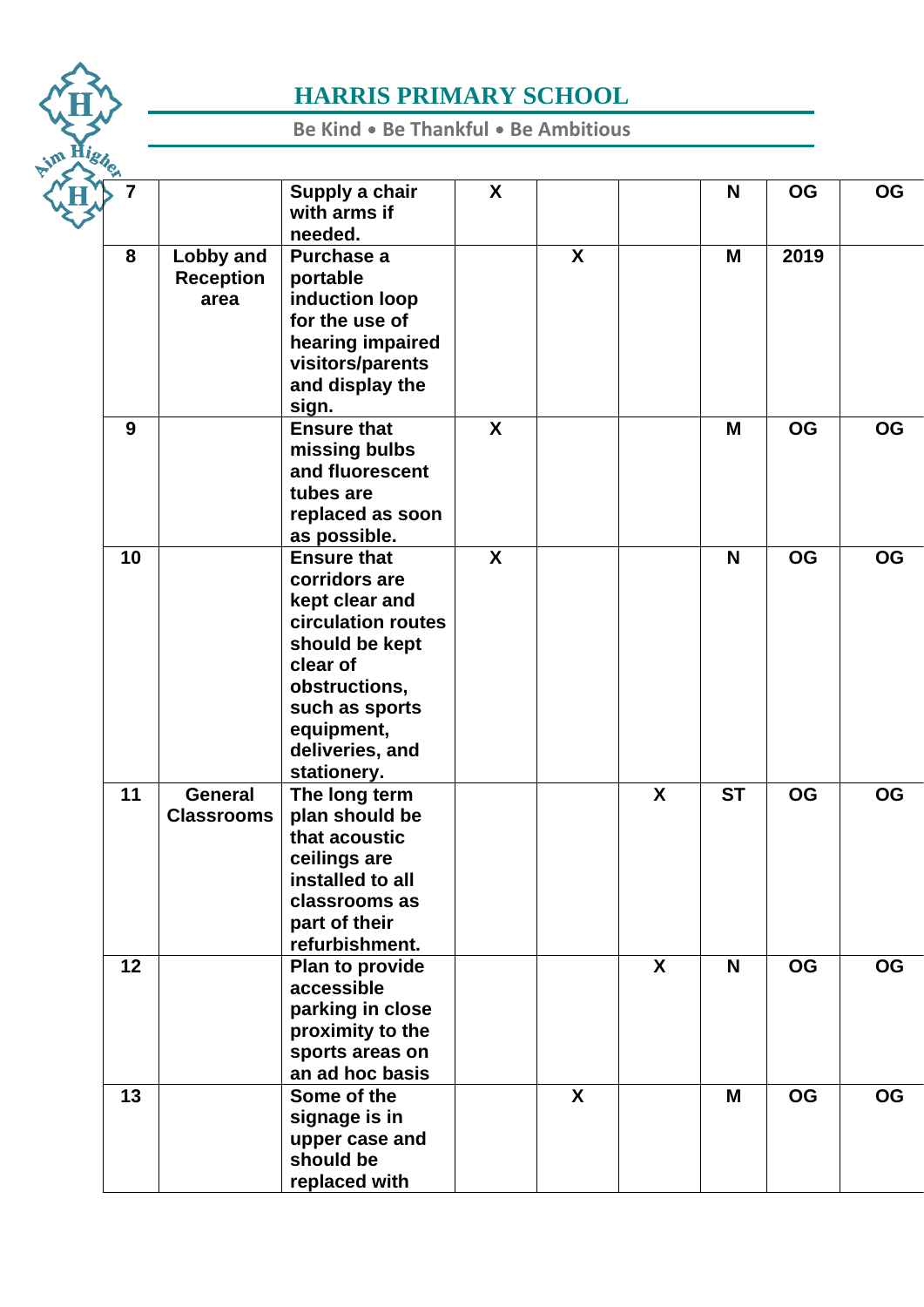

**Be Kind** • **Be Thankful** • **Be Ambitious**

|  |    |                 | signs in lower          |                  |              |   |           |           |           |
|--|----|-----------------|-------------------------|------------------|--------------|---|-----------|-----------|-----------|
|  |    |                 | case. It is also a      |                  |              |   |           |           |           |
|  |    |                 | good idea to            |                  |              |   |           |           |           |
|  |    |                 | incorporate             |                  |              |   |           |           |           |
|  |    |                 | tactile signage         |                  |              |   |           |           |           |
|  |    |                 | into all new            |                  |              |   |           |           |           |
|  |    |                 | signage.                |                  |              |   |           |           |           |
|  | 14 |                 | <b>Replace</b>          |                  | X            |   | Μ         | <b>OG</b> | <b>OG</b> |
|  |    |                 | classroom               |                  |              |   |           |           |           |
|  |    |                 | signage and             |                  |              |   |           |           |           |
|  |    |                 | introduce               |                  |              |   |           |           |           |
|  |    |                 | uniformity and          |                  |              |   |           |           |           |
|  |    |                 | tactile signage.        |                  |              |   |           |           |           |
|  | 15 | <b>Internal</b> | Ask the caretaker       | $\boldsymbol{X}$ |              |   | N         | <b>OG</b> |           |
|  |    | <b>Doors</b>    | to check every          |                  |              |   |           |           |           |
|  |    |                 | door for noise          |                  |              |   |           |           |           |
|  |    |                 | levels regularly        |                  |              |   |           |           |           |
|  |    |                 | and adjust              |                  |              |   |           |           |           |
|  |    |                 | accordingly             |                  |              |   |           |           |           |
|  |    |                 | when necessary          |                  |              |   |           |           |           |
|  | 16 |                 | <b>Ensure that when</b> |                  |              | X | M         | <b>OG</b> |           |
|  |    |                 | door handles are        |                  |              |   |           |           |           |
|  |    |                 | changed, D              |                  |              |   |           |           |           |
|  |    |                 | shape handles           |                  |              |   |           |           |           |
|  |    |                 | are used.               |                  |              |   |           |           |           |
|  | 16 | WC's            | Arrange                 |                  | $\mathsf{X}$ |   | M         | 2019      |           |
|  |    | provision       | disability              |                  |              |   |           |           |           |
|  |    | for disabled    | awareness and           |                  |              |   |           |           |           |
|  |    | users           | etiquette training      |                  |              |   |           |           |           |
|  |    |                 | and some form of        |                  |              |   |           |           |           |
|  |    |                 | basic manual            |                  |              |   |           |           |           |
|  |    |                 | handling training       |                  |              |   |           |           |           |
|  |    |                 | for appointed           |                  |              |   |           |           |           |
|  |    |                 | members of staff.       |                  |              |   |           |           |           |
|  | 17 |                 | <b>Maintain sign</b>    | $\mathsf{X}$     |              |   | M         | <b>OG</b> |           |
|  |    |                 | indicating the          |                  |              |   |           |           |           |
|  |    |                 | location of the         |                  |              |   |           |           |           |
|  |    |                 | accessible toilet.      |                  |              |   |           |           |           |
|  | 18 |                 | <b>Install and</b>      |                  | X            |   | M         | <b>OG</b> |           |
|  |    |                 | ensure that the         |                  |              |   |           |           |           |
|  |    |                 | coat hooks are at       |                  |              |   |           |           |           |
|  |    |                 | a suitable height.      |                  |              |   |           |           |           |
|  | 20 | <b>Means of</b> | <b>Remove any</b>       | X                |              |   | N         | <b>OG</b> |           |
|  |    | <b>Escape</b>   | obstructions on         |                  |              |   |           |           |           |
|  |    |                 | escape routes           |                  |              |   |           |           |           |
|  |    |                 | daily                   |                  |              |   |           |           |           |
|  | 21 |                 | Install a disabled      |                  | X            |   | <b>ST</b> | 2020      |           |